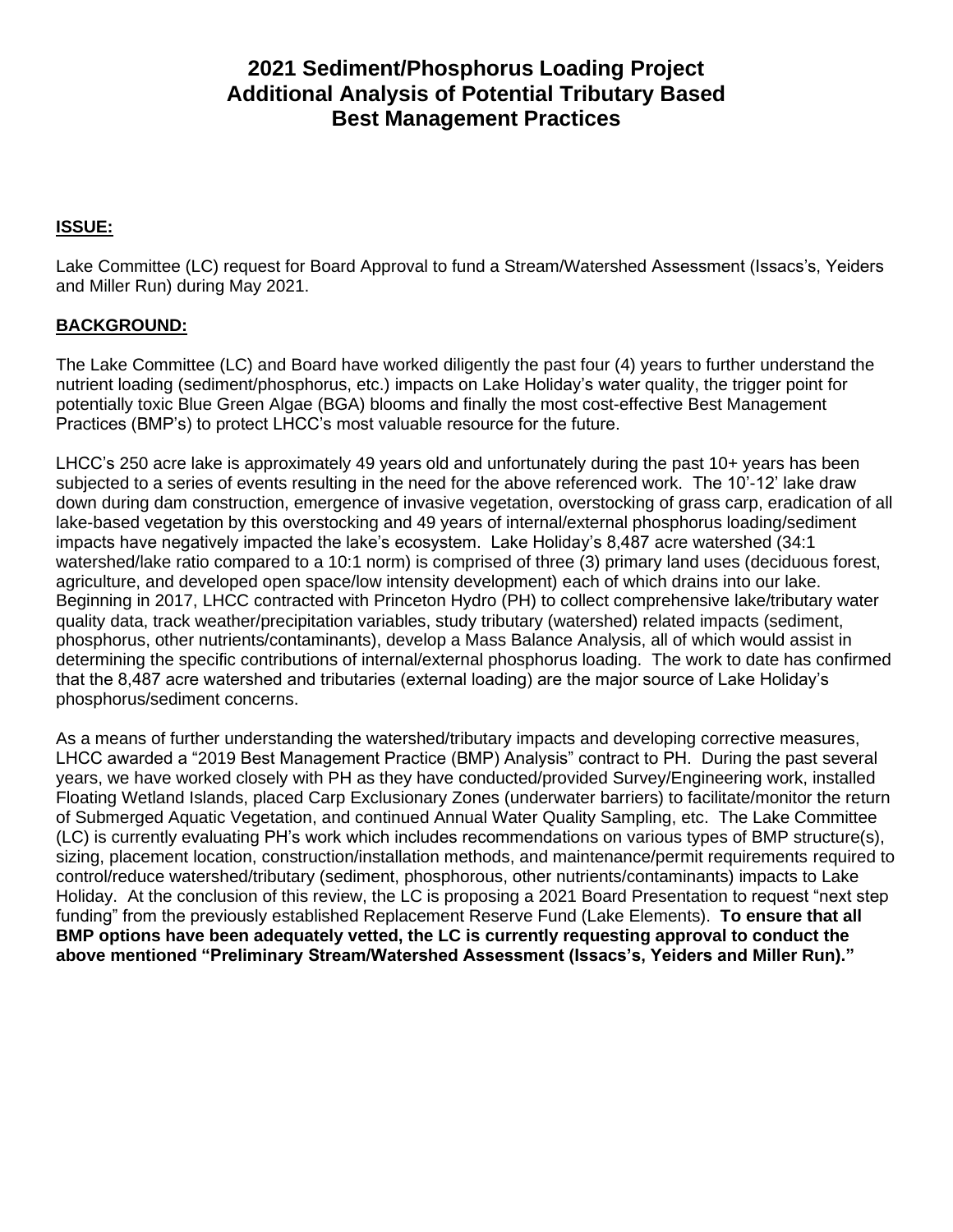### **RECOMMENDATION/SUMMARY:**

The LC and more specifically, the Fishery/Habitat Sub Committee volunteered their time to walk Issac's Creek during February 2021 to observe this area (topography/contribution to streamflow's, runoff from snow melt/several days of rain, use of a drone to provide aerial documentation of the various tributary aspects, etc.) and further understand the potential for upgradient/in-stream (potentially less costly) BMP's. If feasible, this BMP approach would include in-stream barriers, stream channel stability, stream bank restoration, off-line wetlands, etc.

The information gathered during the Issac's reconnaissance then prompted contact with Princeton Hydro (PH). Significant information exchange occurred during the call between LHCC's Sub Committee personnel, Princeton Hydro's two (2) Hydrologists/Fluvial Geomorphologists and Mike Hartshorne our PH Lake Management contact. Based on the data reviewed, PH has recommended a one-day "Preliminary Stream/Watershed Assessment of Issacs's, Yeiders and Miller Run. The purpose of this one-day site visit will be the determination of additional sediment and nutrient sources within the Isaacs Creek, Yeiders Run and Miller Run watersheds. The focus of the site visit will include the assessment of stream channel stability, agricultural activities, and any other observed sediment and nutrient producing activities within these watersheds. Prior to the site visit, Casey Clapsaddle (PH Hydrologist/Fluvial Geomorphologist) will provide LHCC with Google Earth.KMZ location files of the focus areas for the preliminary site visit. LHCC will be responsible for obtaining access to these areas for entry and observation. At the conclusion of the on-site visit and data computation, PH will provide LHCC with a written summary and a follow-up call to discuss the best future approach for Lake Holiday's nutrient management efforts (additional in-stream studies/data collection. preliminary placement locations for BMP's, nutrient management BMP's, addition of erosion control/streambank stabilization) or continuation of the current lake based BMP approach.

### **PROPOSED MOTION/ACTION:**

Motion to Approve the attached "Princeton Hydro 2021 Lake Holiday Preliminary Review of Existing Stream Stability and Watershed Condition Proposal" at a cost of \$4,422.00. Funding for this Project is available in the **Replacement Reserve Fund (Lake Elements): "Yeiders/Issac's Environmental Studies and Permits Reserve Component Description"** or from other sources based on a decision of the Board. This project will provide additional insight into LHCC's best/most cost effective BMP's moving forward.

### **SPONSOR:**

Jon Reedy Lake Committee Board Liaison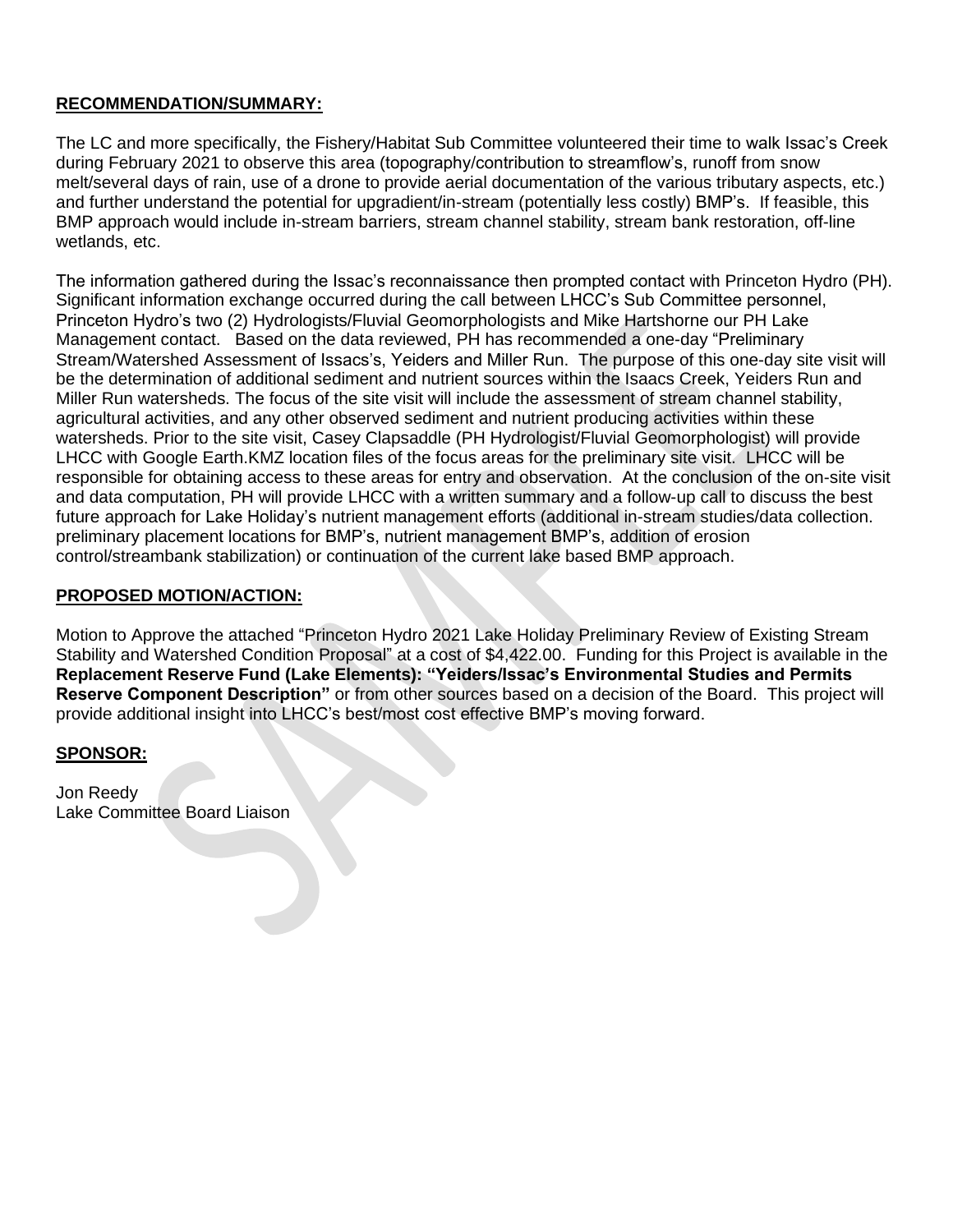

March 23, 2021

Lake Holiday Country Club Mike Goodwin, General Manager 1045 Lakeview Drive Cross Junction, VA 22625

# **Re: Proposal for Lake Holiday Site Visit for Preliminary Review of Existing Stream Stability and Watershed Condition**

Dear Mr. Goodwin,

Princeton Hydro is pleased to submit this proposal letter to the Lake Holiday Country Club (LHCC) for our Hydrologist/Senior Fluvial Geomorphologist, Casey Clapsaddle, to visit Frederick County Virginia and the Lake Holiday Reservoir Watershed for a one-day preliminary stream and watershed assessment.

The purpose of this one-day site visit will be the preliminary determination of additional sediment and nutrient sources within the Isaacs Creek, Yeiders Run and Miller Run watersheds. The focus of the site visit will include the assessment of stream channel stability, agricultural activities, and any other observed sediment and nutrient producing activities within the watershed. Prior to the site visit, Casey will provide LHCC with Google Earth .KMZ location files of the focus areas for the preliminary site visit. LHCC will be responsible for obtaining access to these areas for entry and observation. We realize that it may not be possible to gain right of entry to all the sites for this visit. After this site visit, Casey will send an email to LHCC regarding the best approach in moving forward with respect to nutrient reduction into Lake Holiday from stream and watershed sources. This email will be coupled with a one-hour conference call with LHCC members. The recommendations will include additional studies or data collection required to determine sources of nutrients entering Lake Holiday. The recommendations may also include preliminary locations for the implementation of best management practices for nutrient management in addition to erosion control or streambank stabilization within the watershed.

The best time of the year to complete this site visit is in the spring before leaf-on conditions when ground vegetation is at a minimum. Casey would be available for a site visit during the week of March 29<sup>th</sup> or April 5<sup>th</sup>. These would be the most desirable times for the site visit due to existing commitments. The next opportunity would be a site visit the week of May 3rd.



93 Main St. Suite 2 South Glastonbury CT 06073

(ට)

 $\left( \bullet \right)$  908-237-5660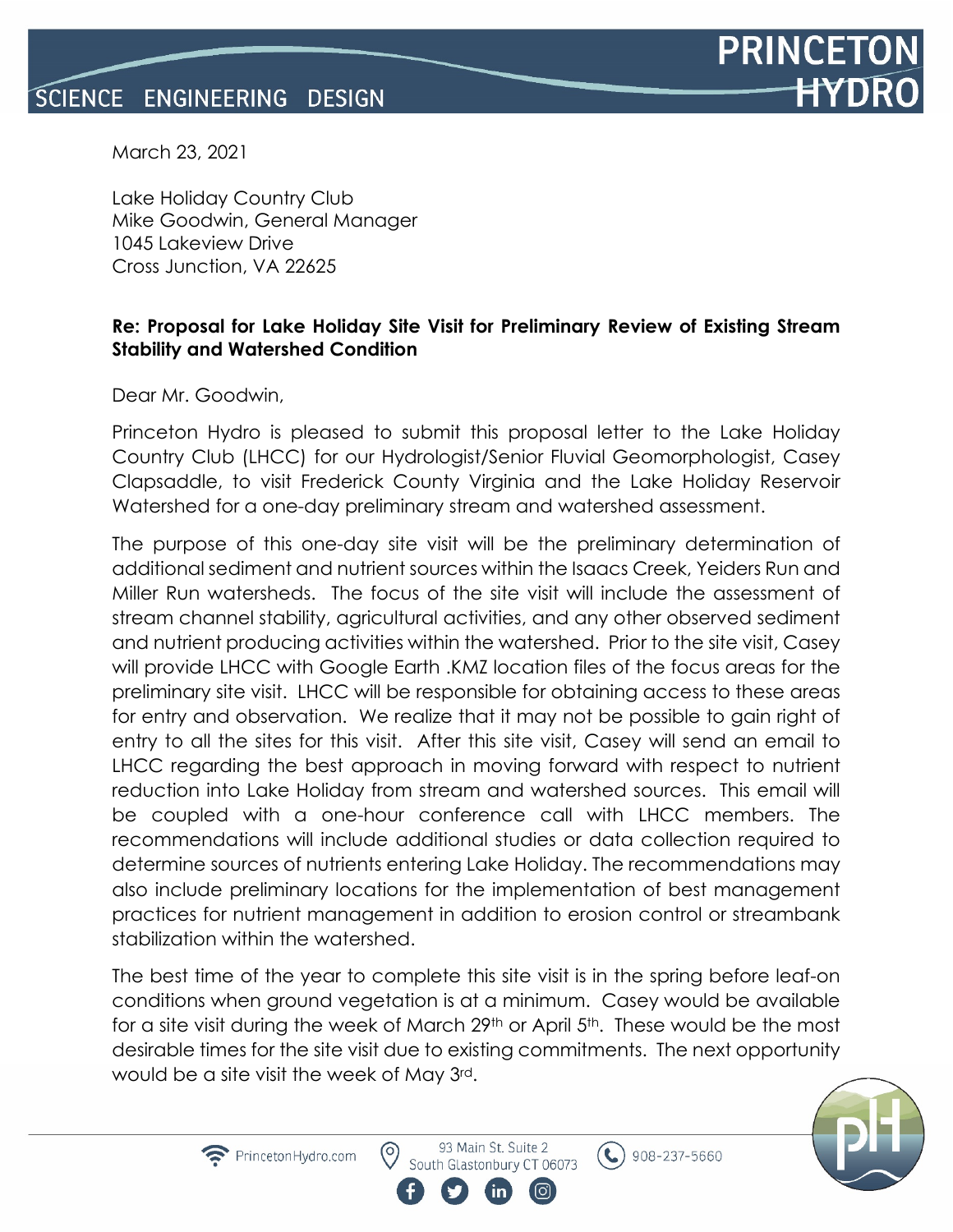The total cost for this site visit will not exceed \$4,422.00 and includes travel time to Virginia, hotel, rental car and per diem. If you have any questions regarding our proposal, please contact us at your earliest convenience. We are excited to continue working with you on this project.

Sincerely,

Michael Starthan

Michael Hartshorne Senior Project Manager - Aquatics; Senior Aquatic Ecologist

Cc: Casey Clapsaddle, Hydrologist /Senior Fluvial Geomorphologist Paul Woodworth, Senior Project Manager/Fluvial Geomorphologist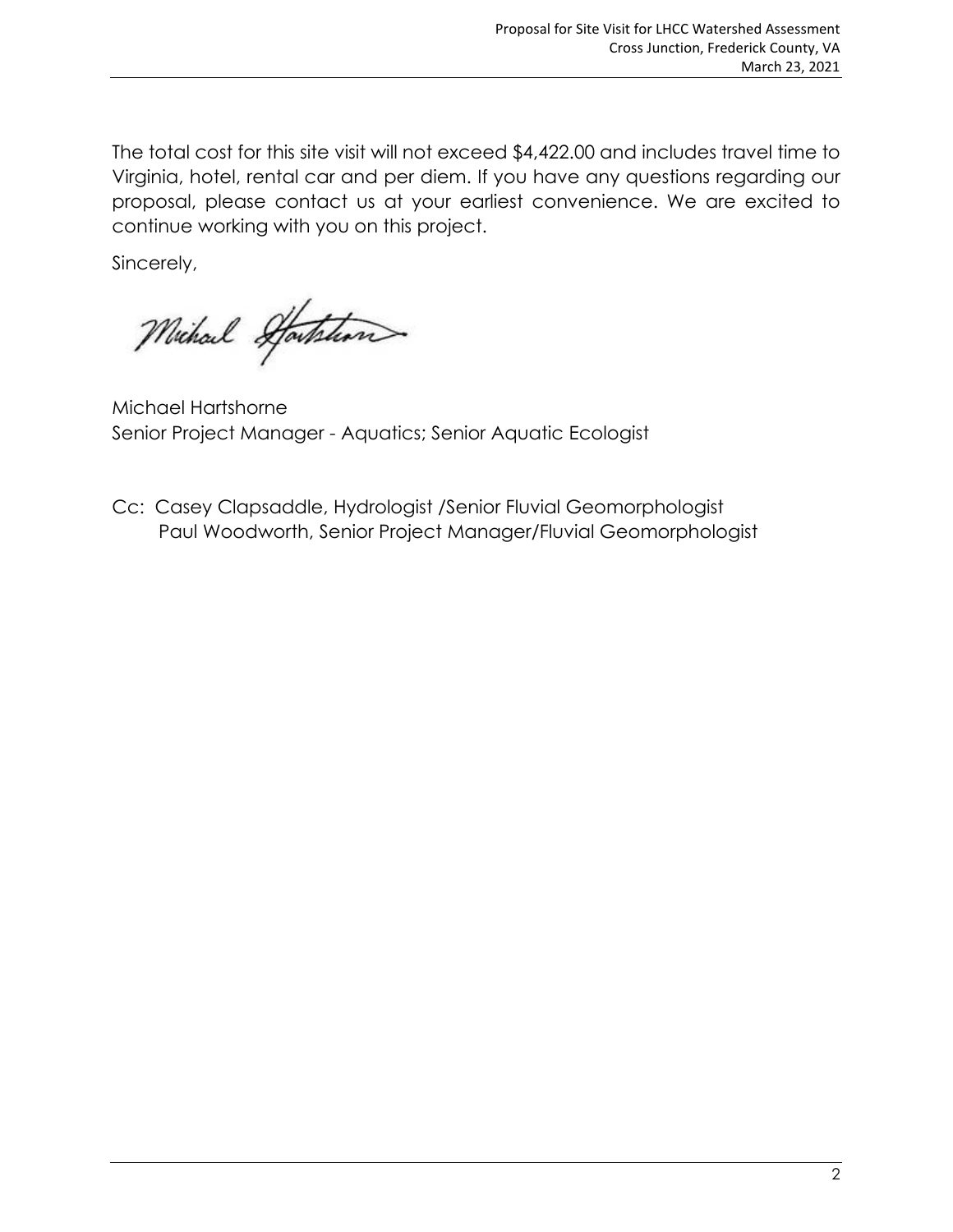# **Casey Clapsaddle**

Fluvial Geomorphologist

- B.S., 1997. Watershed Science, Colorado State University, Fort Collins, CO
- B.A., 1991. Religion, Colorado College, Colorado Springs, CO

## **Professional Training:**

- "Natural Rivers: Mechanics, Morphology, and Management, Wildland Hydrology Consultants," Richard Hey, 03/03
- "Process Based Channel Design, Inter-Fluve Inc.," 10/99
- "River Restoration Design, Wildland Hydrology Consultants", Dave Rosgen, 10/98
- "Applied Fluvial Geomorphology, Wildland Hydrology Consultants", Dave Rosgen, 8/96
- "Hydrologic Engineering Center 1 (HEC-1)" and "Hydrologic Engineering Center 2 (HEC-2)", University of Wyoming, Tony Anderson/Dan Eastwood, 8/96
- "River Assessment and Monitoring, Wildland Hydrology Consultants", Dave Rosgen, 9/96
- "River Channels", Central Wyoming College, Bill Trush, 8/93
- "Stream Health Assessment (T-Walk)", USFS, Coryel Ohlander, 5/93

## **Summary of Qualifications:**

**Areas of Experience:**

- Hydrology
- Geomorphology
- River Restoration Design
- Stream Health Assessment
- Grant Writing
- Construction Supervision
- Budget Monitoring
- Hydraulic Modeling
- Rosgen Training
- USFWS Stream Function Assessment Methodology
- Watershed data collection for stream and watershed assessment
- Stream stabilization monitoring
- Construction supervision and coordination for stream restoration projects

Mr. Clapsaddle has over twenty years of experience in hydrology, hydraulic studies, geomorphology, river restoration design, river stabilization design, habitat improvement and watershed management/restoration. This experience includes the development, management, and completion of comprehensive technical studies for a full range of private and public sector clients. Mr. Clapsaddle specializes in the development of environmentally sound management and restoration plans for rivers and watersheds. These restoration plans often include best management practices for farms, ranches, and riparian corridors. These studies often involve the coordination of many disciplines by including biological sciences, hydraulic engineering, land use planning, economic development, landscape architecture, and environmental planning. Prior to working at Princeton Hydro, Mr. Clapsaddle was the principal of Rivers Unlimited for 15 years. During this time, he worked on a wide range of projects that required a wide variety of tasks which included geomorphic assessments, hydraulic modeling, topographic surveys, sediment transport analysis, flow monitoring, project design development, project permitting, grant writing, construction cost estimates, construction supervision, construction cost monitoring, and long-term project monitoring. He has also taught classes on river restoration construction techniques and basic river restoration principles for government agencies and nonprofit organizations involved in river restoration efforts. Throughout Mr. Clapsaddle's Career, he has continually developed bank stabilization, habitat improvement, and river restoration design techniques and construction approaches using natural materials that provide projects with a more natural looking aesthetic. He strives to make all completed projects enjoyable places for relaxation, recreation, and connection with the natural environment.

### **Select Project Experience:**

**Aquetong Stream Restoration Project,** New Hope, PA (2019) - Princeton Hydro lead the design for the restoration of a spring fed Brook Trout fishery in an impoundment that was removed two years previously. Lead Hydrologist and Fluvial Geomorphologist for the data collection and design necessary to enhance and stabilize the existing channel that incised into impounded sediment to improve habitat for Brook Trout. Construction is expected to begin Spring of 2020.

**West Branch Farmington River Streambank Stabilization Project,** Town of Barkhamsted, Connecticut (2019) - Lead Hydrologist and Fluvial Geomorphologist to design streambank stabilization measures on The West Branch of the Farmington River which is designated as Wild and Scenic. The project entails the data collection, design development,